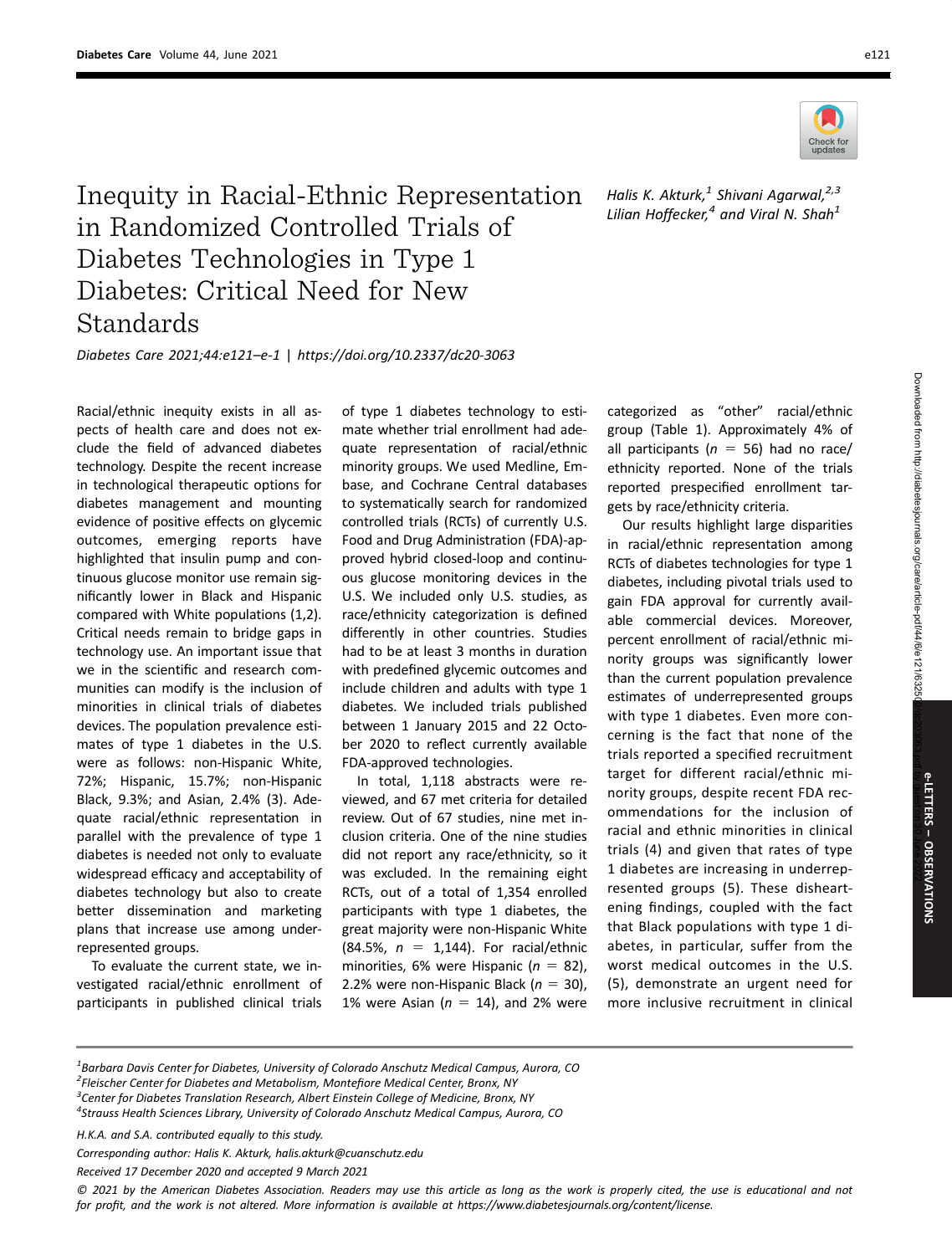|                                              |                       |                               |                        | Race/ethnicity distribution, N (% of total population) |                       |                              |           |           |
|----------------------------------------------|-----------------------|-------------------------------|------------------------|--------------------------------------------------------|-----------------------|------------------------------|-----------|-----------|
| Ref. no.                                     | First author,<br>year | <b>Diabetes</b><br>technology | Total<br>population, N | Non-Hispanic White                                     | Hispanic or<br>Latino | Non-Hispanic<br><b>Black</b> | Asian     | Other     |
| 6                                            | <b>Breton, 2020</b>   | Control-IQ                    | 101                    | 82 (81.1)                                              | 8(7.9)                | $\Omega$                     | <b>NR</b> | 11(12)    |
| $\overline{7}$                               | Brown,<br>$2019+$     | Control-IQ                    | 168                    | 147 (87.5)                                             | 18 (10.7)             | <b>NR</b>                    | <b>NR</b> | <b>NR</b> |
| 8                                            | Aleppo,<br>$2017+$    | Dexcom G4                     | 226                    | 207 (91.5)                                             | 9(4)                  | 5(2.2)                       | 4(1.7)    | <b>NR</b> |
| 9                                            | Beck, 2017*+          | Dexcom G4                     | 75                     | 65 (86.6)                                              | 2(2.6)                | 5(6.6)                       | <b>NR</b> | <b>NR</b> |
| 10                                           | Feig. $2017#+$        | Medtronic<br>Guardian         | 325                    | 279 (85.8)                                             | <b>NR</b>             | <b>NR</b>                    | <b>NR</b> | <b>NR</b> |
| 11                                           | Pratley,<br>$2020+$   | Dexcom G5                     | 203                    | 187 (92)                                               | 5(2.4)                | 6(3)                         | 1(0.5)    | 2(1)      |
| 12                                           | Forlenza,<br>2018     | Basal-IQ and<br>Dexcom G5     | 103                    | 82 (79.6)                                              | 7(6.8)                | 2(1.9)                       | 3(2.9)    | 9(8.8)    |
| 13                                           | Laffel, 2020+         | Dexcom G5                     | 153                    | 95 (62)                                                | 33(21.5)              | 12(7.8)                      | 6(3.9)    | 6(3.9)    |
| 14                                           | Kovatchev,<br>2020##  | Control-IQ                    | 80##                   | <b>NR</b>                                              | <b>NR</b>             | <b>NR</b>                    | <b>NR</b> | <b>NR</b> |
| 1,354<br>Total of participant race reported+ |                       |                               | 1,144 (84.5)           | 82(6)                                                  | 30(2.2)               | 14(1)                        | 28(2)     |           |

Table 1—Racial/ethnic distribution of participants with type 1 diabetes in RCTs of diabetes technologies

NR, not reported. \*The main study ( $n = 158$ ) did not report racial distribution (15); therefore, we included this substudy. +Some studies have missing data on race/ethnicity. #This is a multinational study including U.S. sites. ##This study was not included in the final analysis, as they did not report race/ethnicity.

trials of future diabetes technological treatments.

The inclusion of underrepresented groups in clinical trials should at least match population prevalence estimates. Apart from being more equitable in representation, there are other benefits of including underrepresented groups with type 1 diabetes in clinical trials. Through enrollment and trial participation, lived experience and cultural attitudes of these populations can be gleaned and further incorporated into the development, marketing, and dissemination of devices.

Inclusion should enhance the acceptability of devices by historically excluded populations and result in improved uptake upon commercial release. More importantly, inclusion may start the process of decreasing disparities in shortand long-term outcomes.

According to the FDA guidance on enhancing the diversity of clinical trial populations published in 2020, clinical trial site selection in certain geographic locations may limit the ability to enroll a diverse trial population (4). In addition, participants may be less likely to enroll in research where recruitment staff do not share similar cultural and racial backgrounds with participants. The FDA suggested that clinical trial sites include geographic locations with a higher

concentration of racial/ethnic minority groups and indigenous populations as well as specifically selecting locations within neighborhoods where these populations receive their health care. Furthermore, the FDA suggested using more diverse health care provider panels and study coordinators to assist with clinical trial recruitment (4). While FDA guidance was a noble first step in alerting researchers of the importance of inclusion of racial/ethnic minorities, without the implementation and enforcement of specific enrollment criteria, the status quo has continued.

We believe that accountability for inclusion and diversity has to be taken by all parties along the diabetes technology pipeline. The FDA should set benchmarks for racial/ethnic minority inclusion in clinical trials of diabetes devices such that device companies have to comply. Device companies will need to create solutions to recruit adequate numbers of racial/ethnic minority populations by convening advisory boards involved in the development and recruitment processes of clinical trials, educating research staff on best practices for minority recruitment, and diversifying workforces to reflect the desired participant population. To mirror this requirement and as a way of enforcement, scientific journals should require

reporting of race/ethnicity for publication of clinical trial results. Race/ethnicity reporting will inform readers on the generalizability of study findings and relevance to local type 1 diabetes patient panels.

Health care providers need to translate research to practice swiftly by recognizing their role as gateways to diabetes technologies and overcoming possible implicit biases. Overall, the first step to reducing racial/ethnic disparities in diabetes technology use among Black and Hispanic people with type 1 diabetes is to create systems of regulations and reporting that promote inclusion and diversity in type 1 diabetes technology clinical trials and align public health, research, medical, and regulatory bodies to enable easier adoption.

Duality of Interest. H.K.A. received research support through the University of Colorado from Dexcom, Senseonics, Eli Lilly, Mannkind, IM Therapeutics, and REMD Biotherapeutics. V.N.S. received research support through the University of Colorado from, JDRF, Eli Lilly, Novo Nordisk, Sanofi, vTv Therapeutics, Dexcom, and Insulet, and V.N.S. attended the advisory board for Sanofi and Medscape LLC. No other potential conflicts of interest relevant to this article were reported.

Author Contributions. H.K.A. was responsible for study design, data extraction, and data interpretation as well as composing and editing the manuscript. S.A. was responsible for